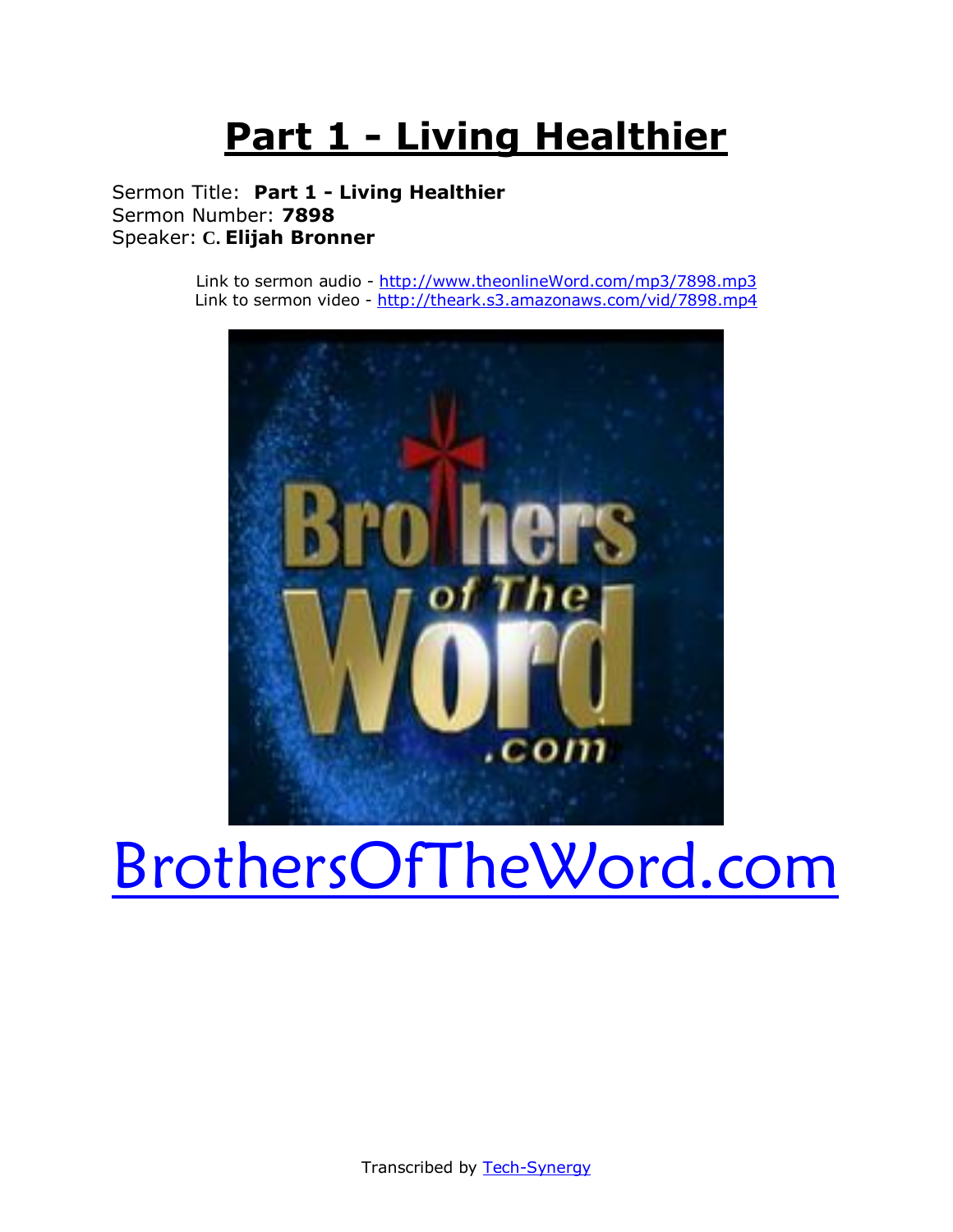- Elijah Bronner: You got to take care of what God gives you. We have one body; you have one life here. You got to take care of it. You got to treat it well because this is your vehicle to carry you through this life.
- Female: You are listening to brothersoftheword.com. This is part one of the series titled, "Live Healthier" by C. Elijah Bronner. This message is number 7898.

[Music Playing: 00:00:19 - 00:00:32]

And now for Live Healthier, part one.

Elijah Bronner: Well, thank you for joining brothers of the word because brother, you need the world. We welcome all of you those of you joining us by television and those of you joining us online at brothersoftheword.com or social media Facebook. Welcome to today's service. Always a wonderful, delight and joy to have you to tune in and join us. Well, I would like to share a little humor. This is actually my favorite joke. I shared all the time at least a few times a year and I'm sharing it today because it really ties into my message.

> A reporter she walked up to a little old man in a rocking chair on his porch. And she said I couldn't help but notice how happy you look. She said what's your secret for a long happy life and he replied I smoke three packs of cigarettes a day. I also drink a case of whiskey a week. I eat fatty foods and never exercise. That's amazing. The woman replied, how old are you? Twentysix. He said --

> Well, at the beginning of this year, I was walking into my house one evening and I heard the Holy Spirit say to me. He said live healthier, live happier, live inspired and love more. And so that's what he said. He said those four things to me and I'm going to be sharing this series on those four things. So, we'll do a week or two on each one of those points. But those are the four things he said to me kicking out this new year.

> And so, the first one today is live healthier, live healthier, live healthier. I don't care how good you are. You're never too good to get better. So, I don't care how healthier you are. We all can do something a little bit better. We all can do a little bit more.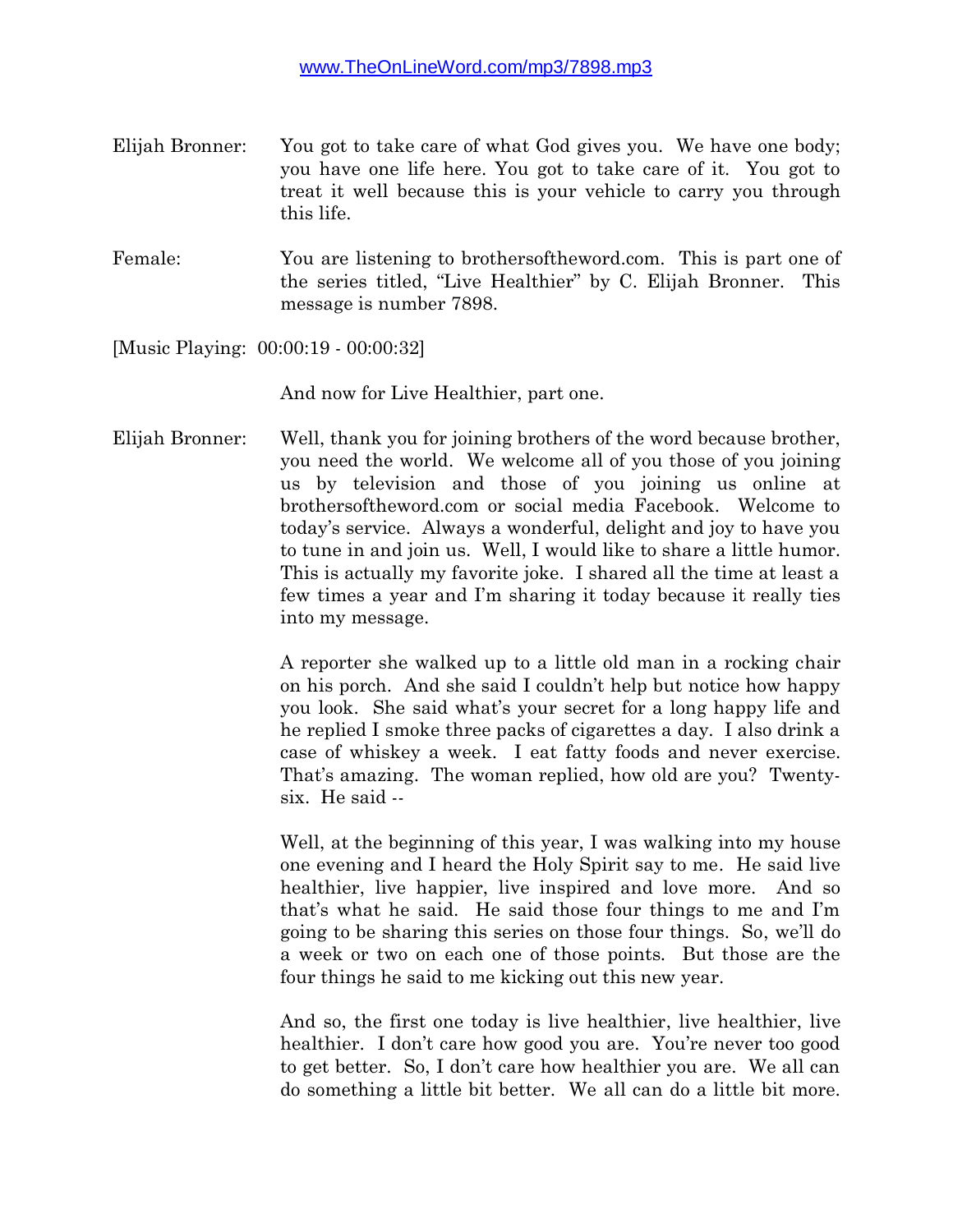We all could be a little bit healthier. And so, I take it as a wonderful challenge. The Holy Spirit breathe into my spirit live healthier, live healthier.

Well, let's read some scriptures. This is 3, John 2, 3 John 2; 3 John 2 says, "Beloved, I wish above all things that thou mayest prosper and be in health even as thy soul prospereth." And let me read it from The Message Bible. It says, "To my good friend Gaius: How truly I love you! We're the best of friends and I pray for good fortune in everything you do and for your good health that your everyday affairs prosper as well as your soul." I love that one. And then I like the Amplified Bible says, "Beloved, I pray that you may prosper in every way and that your body may keep well even as I know your soul keeps well and prosperous."

And so here in this scripture, we find the will of God that is God's will for us to prosper in every area of life and that includes our physical body. God is not only concerned about your heart which He is. He's not only concerned about your spirit which He is. He's not only concerned about your soul which He is. But God is concerned about every part of your life and He's concerned about your physical health because that's a big part of your life while you're here on earth and God cares for you watch fully and affectionately. So, God cares about your physical health. God cares about our physical health. If you think about Jesus, that was actually one third of his ministry. He went about teaching, preaching and making people whole Spirit, soul and body. That was a third of his ministry making people whole.

00:05:00

Paul prayed a very similar prayer to John. Now, this is 3 John we're reading. Now, remember this is the Apostle John. This is one of Jesus' twelve disciples. John wrote the gospel of John. He also wrote first, second and third John. He also wrote the Book of Revelation. So, John was quite an author. But so -- John and is actually a prayer. He's praying there. He's praying that his friend would prosper and be in good health even as the soul prospers. And it's really the intent in the will of God for his people. So, Heart of God for us to prosper and to be in good health even as our souls prosper.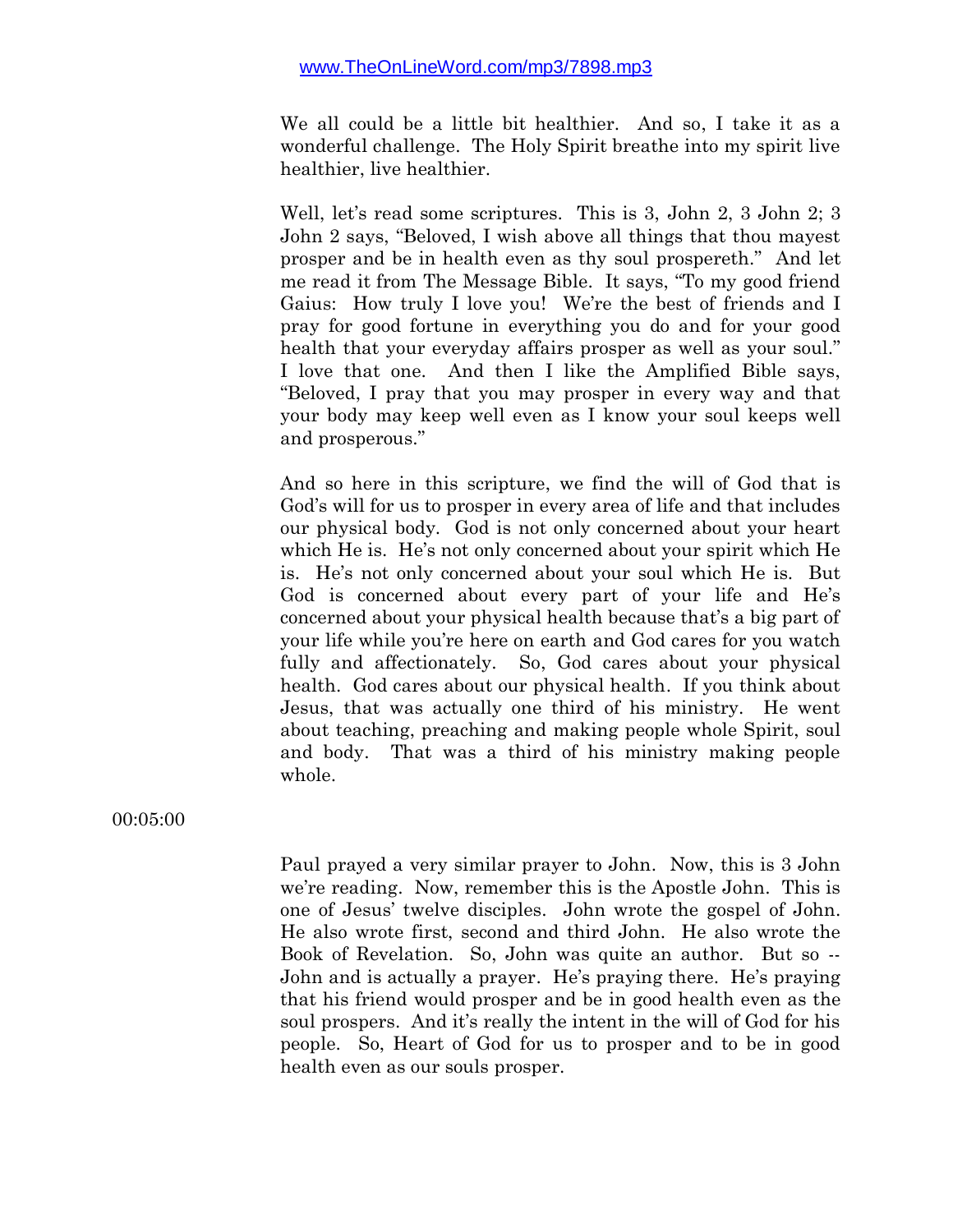There's a similar prayer Paul prayed in 1 Thessalonians chapter 5 verse 23. Paul prayed this prayer. He said, "And the very God of Peace sanctify you wholly and I pray God your whole spirit and soul and body be preserved blameless unto the coming of our Lord Jesus Christ. And so, Paul prayed very similar prayer for the entire man. Spirit, soul and body that it would be preserved. So that's not only us being kept from sin, not only us being sanctified and made wholly but I believe that it's also saying that -- he's praying that we would be preserved from sickness, from disease from premature death.

And there was this very similar prayer that we read in 3 John. Paul pray that our Spirit, soul and body would be preserved blameless until the coming of our Lord Jesus Christ. And so, we can see here that it's God's will for us to live healthy, to be strong, to be vibrant, to be full of life, vim, bigger, vitality and energy to fill our best. We are not only to have life. We are to have and enjoy life. That's what life more abundantly is all about that Jesus talked about. Man, there's something about Spirit. There's something about His Spirit that promotes life health and energy. When you hang around God, there's something about him that promotes life, health and energy.

Check this out Moses was 120 years old. His eyes were not dimmed neither were his natural force is abated. He was a strong man, full of life, vim, vigor and vitality. We get an essence of God's picture of man the way God intended. Look at Caleb, 85 years old. Caleb said, "I'm just as strong as I was when I was 40." He said you give me this Mountain. Put me on the front lines and I whip everybody out here.

Now, I want you to see that this is full of life. This is full of vigor. This is full of vitality. Look at Sarah. Sarah was 65, 75. She was so beautifully radiant and youthful that kings wanted her in their harems. We get a picture of God's youth renewing and the energy and vitality and being strong and vibrant and healthy and well. You can see it all through scripture. Listen to this, Isaiah chapter 40 verse 31. "But they that wait upon the Lord," so I told you something about hanging around God, "But" they that wait upon the Lord shall renew their strength." Listen to this this doesn't sound like some worn-out weakling that's old and decrepit. Listen to this, or sick. "But they that wait upon the Lord shall renew their strength. They shall Mount up with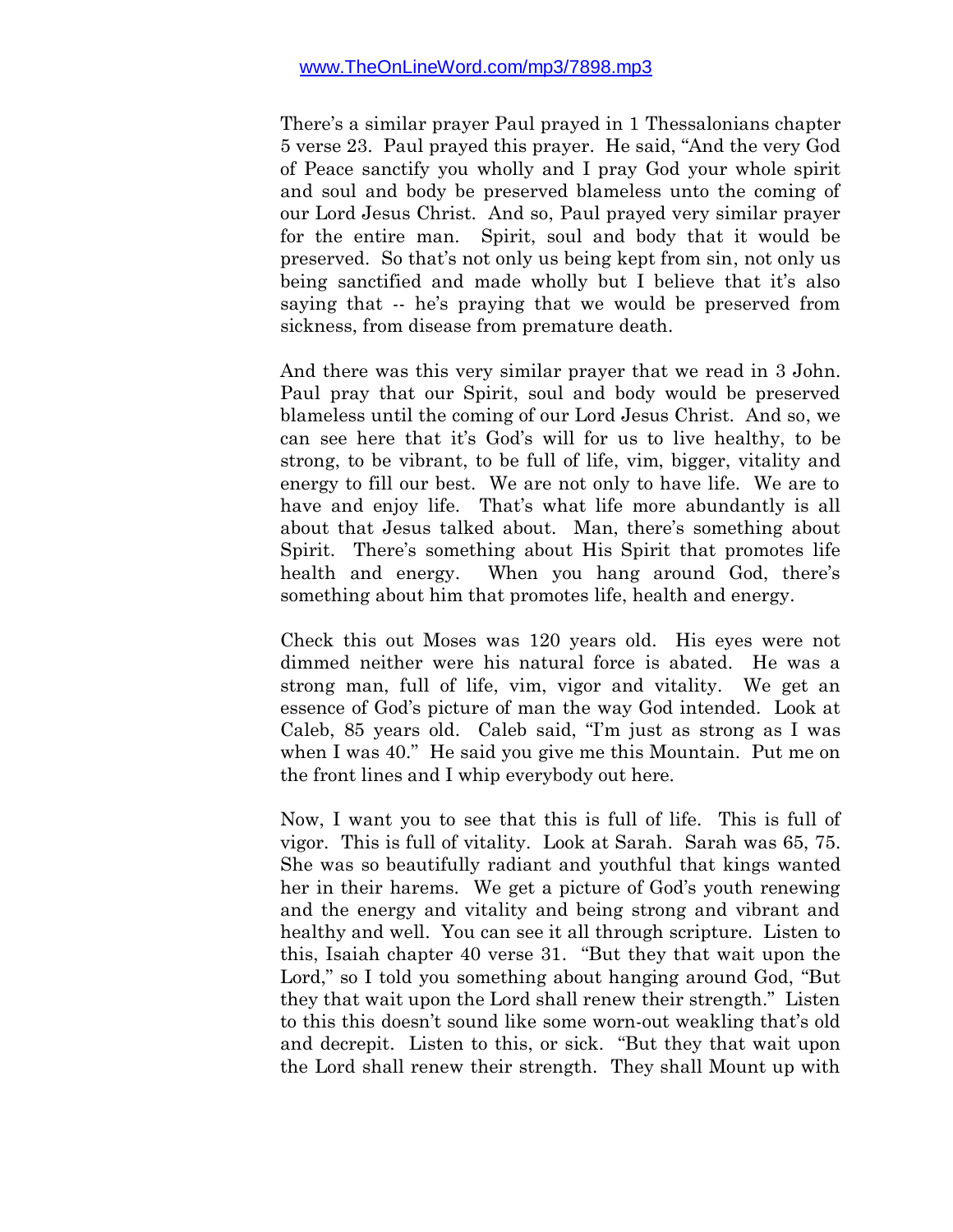wings as eagles. They shall run and not be weary. They shall walk and not faint."

Listen to this translation. This is a contemporary English version says, "But those who trust the Lord will find new strength. They will be strong like eagles soaring upward on wings. They will walk and run without getting tired." So, something about being around God to something about being in the presence of God, is something about following the promptings of the spirit that will always lead towards life and health. Everything that comes from God always promotes life, health, energy, vitality, victory. All of these things come from God. And so, you can hear from all of these people I just talked about is something about hanging around God. When you hang around God, man, you get in shape.

00:10:00

You get in shape hanging around God. I love that. I love that. You get in shape hanging around God. Now, health comes from God. Health ultimately comes from God. So, we depend on God for our health. We looked at God for our health, but we also cooperate with God because God always leads us into things that promote life and health. God always leads us into good health disciplines. God always tell you what you need to do to stay well and to be strong and to be fit and to be active. God always give you instructions.

I remember I was probably 22 and just gotten married, and I remember my wife was -- she's not here so I can say this. My wife wasn't much of a cook back then. And so, I was eating a lot of deli sandwiches and chips. I had a lot of deli sandwiches and chips. And one day the Lord spoke to me. He said cut back on the potato chips. He said cut back on the potato chips. See, God is so practical. God is so real. But notice this when you walk with God, God will always lead you toward life. He'll always lead you toward things that promote health, vitality, energy and vigor.

God always lead you in that direction. So, when you walk with God, he's going to always lead you toward healthy disciplines. He's going to always lead you to towards things that are good for you. Things that will increase you and better you. And so God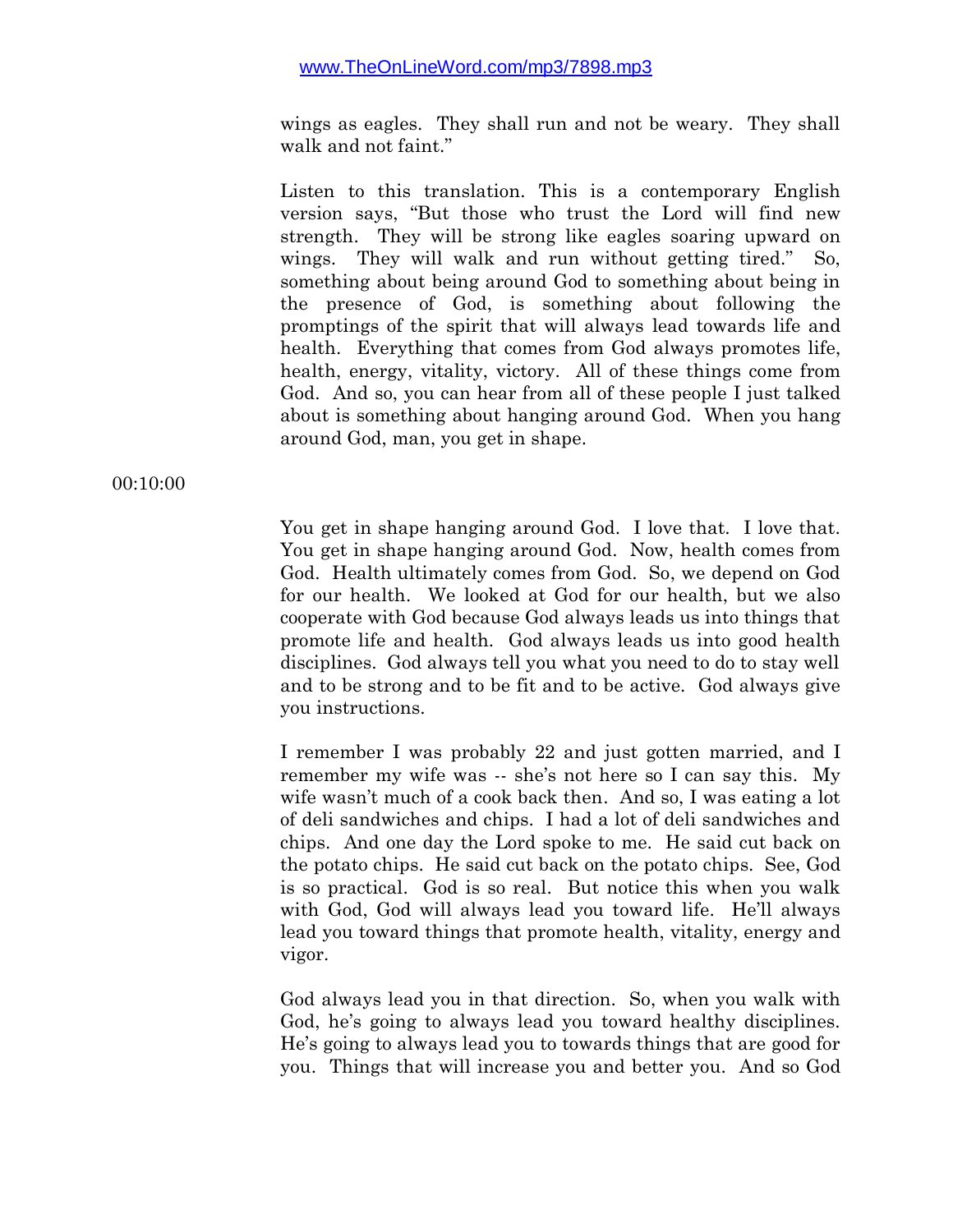speak to you about very practical things that promote life things that are great health disciplines.

And so, we cooperate with God. We cooperate with God and so with God's help we can all prevent disease. We can all be healthy and we can all feel our best with God's help, with God's help. We can all improve. We should all be at a place where we are taking good care of ourselves and we should be disciplining our bodies so that we could be at our best for God's service so that we can live out our purpose, so that we could be useful and helpful to our families and others, so that we can enjoy God's blessings, His wonderful blessings in life.

You can't really enjoy the blessing if you're disease and you're ill and your body is wreck with pain and you're just wasting away. That's not really an enjoyable life. And so, with God's help we can feel good, we could be energetic, we could function on our best, we can enjoy life, we can serve others. And so, Paul actually talked about this. Paul talked about this in 1 Corinthians chapter 9 verse 24 through 27. He compared himself to Olympic athletes. He said, now if you look at the world, he said world class athletes they train themselves. They discipline themselves. They are hard on their bodies.

And Paul said should we do any less and we're working for God, we're serving his purposes. They are doing it for something that is temporary. They're doing it for a temporal crown. We are doing it for something that has eternal weight and glory and value. Should not we discipline our bodies and keep our bodies in shape. Shouldn't we get ourselves in shape? Shouldn't we tell our bodies what to do? Shouldn't we be fit for God's kingdom to send(ph).

And so, Paul actually talked about that. Paul -- he actually compared himself to a world-class athlete. He talked about how they beat their bodies and discipline themselves because they want to win. And Paul is saying if they can do it to win a trophy how much more should we do it so that we can share Christ, so that we can be a blessing, so that we can help others. Shouldn't we be at our best. And this is what Paul said, Paul said I have to discipline my body. I just can't let it go and do what He wants to do. No, I take charge of my body and I begin to training and disciplining just like world-class athletes do. I'm in charge here.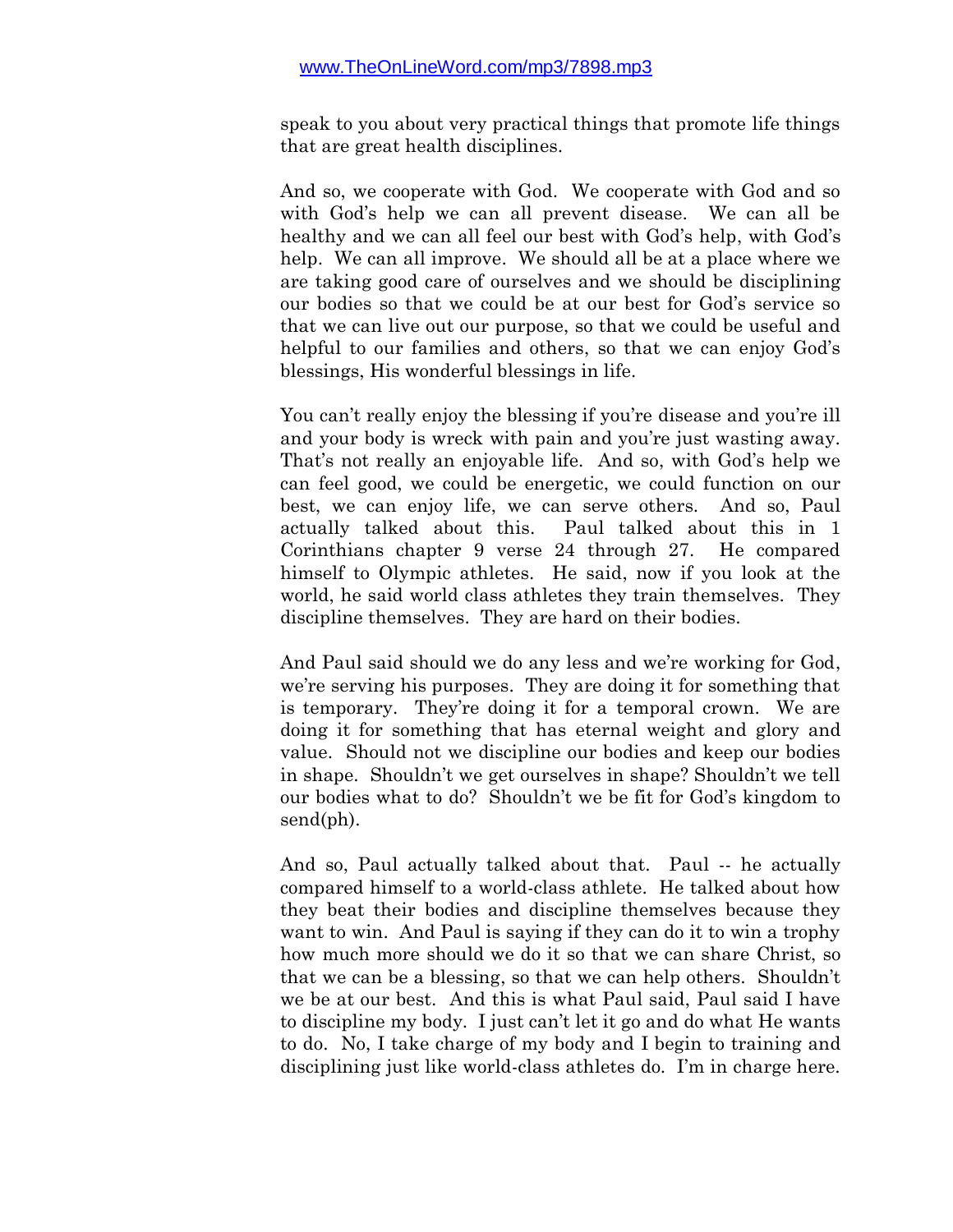And the spirit of God's on the inside of me if they can do it, bless God I can do it.

And this is what Paul did. He took a world of knowledge and he began to talk about bringing discipline into our lives, so that we can be full of life and energy, so that we can do what wants us to do and we can be good examples and we can feel great and we can have the energy to do it. It takes energy to share the gospel. I said it takes energy to share the gospel. It takes energy. I can't even preach (00:14:53) up here. I can't preach with this kind of energy. It takes life. It takes energy towards vitality to even share the gospel.

May God's life and wants to come through us. God let us enjoy life and we get to do what he wants us to do and we do it at our best but with his help. And so, I believe that God's people can live without disease. I believe we can live without sickness. I believe we can live without dying prematurely. I believe we can live without being riddled with all of the ills of the world if we learn to simply follow God, follow his instruction, adopt some healthy habits and do some things so that we can be in our best serving him and we can be at our best with our families and our loved ones. And so, God is always prompting us. He's always prompting us. He's always prompting us.

Let me share this with you. This was over in -- this was over in the book of Philippians chapter 2 and you'll see it beginning around verse 26 through 30. There was a man named Epaphroditus. He was a laborer in the gospel. My God, this man worked hard. He loves the Apostle Paul. He loved the Philippian church, and he worked so hard that he literally worked himself nearly to death literally. He fell gravely ill and he almost died.

And Paul begins writing about him, in Philippians chapter 2 verse 26 through 30 you find it there the story. Paul talks about him, he please and he said man, he said we almost lost him. We almost lost him because he sacrificed his life for Christ to such an extent that he didn't take care of his body. He didn't take care of his health. He was so busy making sure that we had everything in the ministry. He was so busy taking care of the church. He was so busy taking care of people that he did not

00:15:07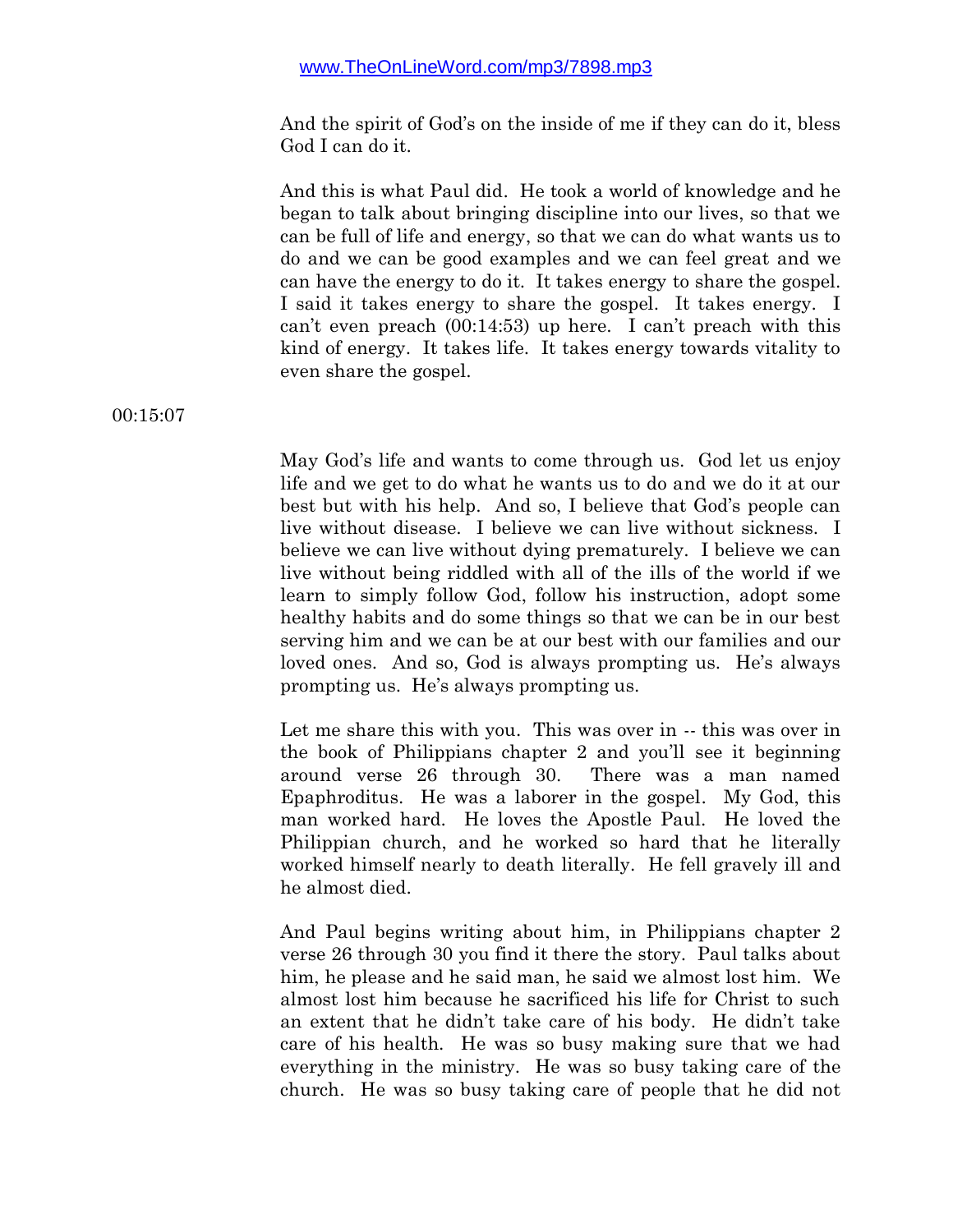take care of himself. He literally gave his life for us and he was at the point of death and God had mercy on him and spared his life. God have mercy on him spared his life.

But there's a lesson there to us. The lesson to us is that even in the ministry, you have to take care of yourself. You can't save the world and you are all out of gas and that you have run yourself down. You can't run yourself down helping everyone else. It requires some self-care. You got to take good care of yourself so that you can be serviceable to others. And Paul begin to share this lesson because Epaphroditus almost died for the calls of Christ. And he was simply merely because he didn't take some simple steps to preserve his health, to guard his energy. He didn't take time to make sure that he was well taken care of physically, so that he can do the work that he was doing.

And so, he neglected his own physical health for the calls of Christ and it nearly killed them. And Paul brings attention to that to let us know we're human. We are in human bodies. These bodies can break down if you don't take care of them. You can run them into the ground. You have to take care of what God's given you. We have one body. You have one life here. You got to take care of it. You got to treat it well because this is your vehicle to carry you through this life.

And so, Paul teaches us very powerful illustration here as he talks about Epaphroditus. He took the time to talk about him because this man nearly died serving Christ. And Paul loved him and he appreciated his service because he laid his life on the altar of service, but it was at the expense of his own health. Now if he had died, he didn't been good to no one. They needed him alive. And so, Paul teaches the importance, taking care of your body. Take care of your body. Give yourself some self-care because we need you alive. The world needs you alive. The world needs your vibrant and full of energy so that you can thrive and do what you need to do to help bring light, to help bring the gospel to the world. And so, you have to take care of yourself so that you can be a blessing.

A few weeks ago, I was driving all around town and I was delivering care packages to people who were sick. It was one after another. Some had COVID, some didn't but I was getting care packages to them. And finally, I got a call about another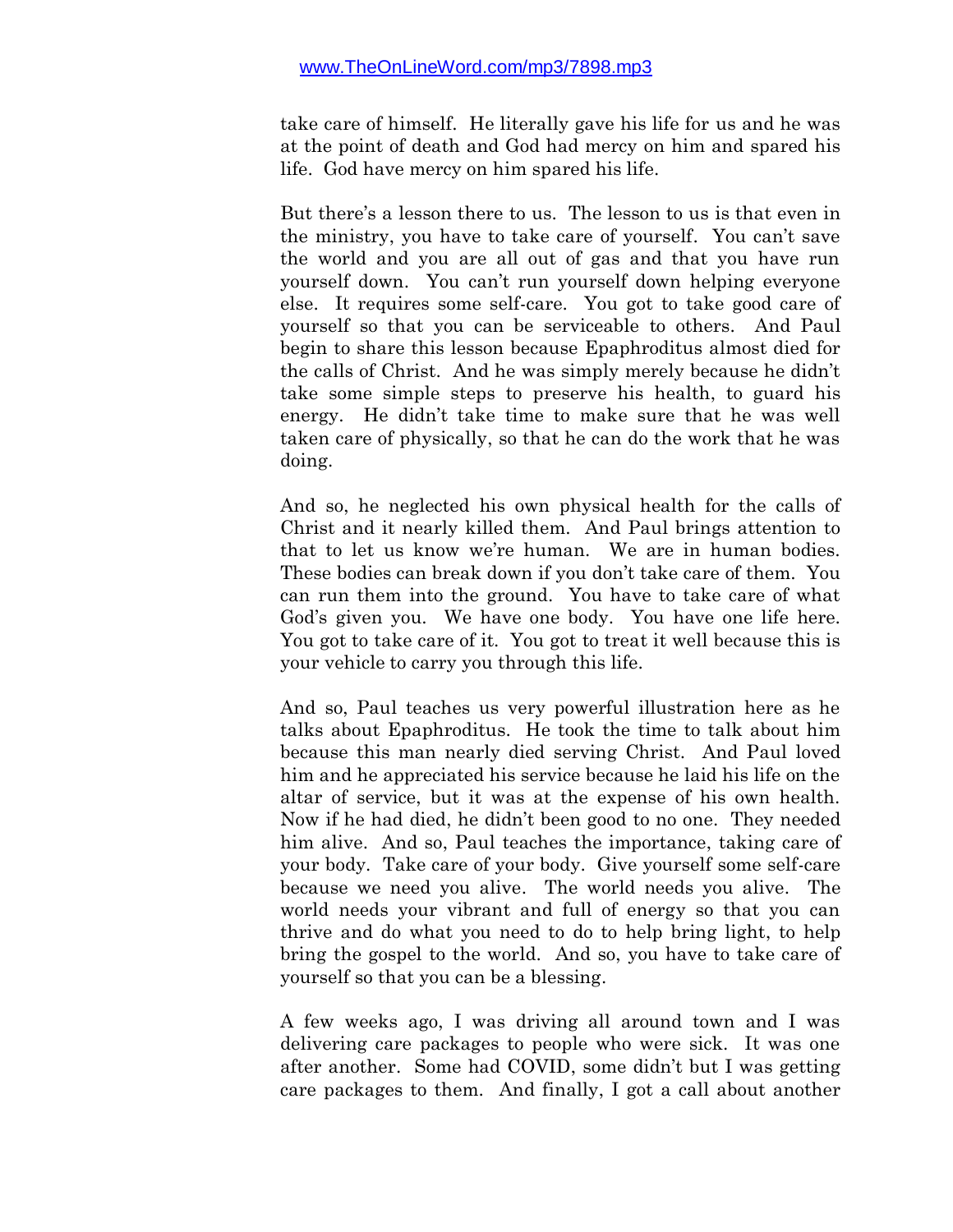case and they said they need -- I said look I'll do it, but I'm not doing it right now and it's going to be a couple of days because I have to first guard my own energy reserves and I am not about to wear myself out trying to look out for everyone else. I said if I wear out, there is no one else to help. I said, I must take a couple of days to guard my own energy reserves. And I said once I recuperate, I'll be more than happy to assist and help. That's what Paul talked about with Epaphroditus. That's what Paul talked about. I was doing something good, but if I hadn't been careful, I will wear myself out.

00:20:01

So, I have to take care of myself because if I don't take care of myself, I'm not serviceable to anyone else. I have to keep myself well and going, so that I can be serviceable and helpful to others. Now, once I recuperated for a couple of days, I went and I served and I got right back on the mission, but I took time to get myself together. Don't let anybody wear you out because of they wear you out, now what? You're no good to anybody when you are worn out. And so, Paul teaches that. He teaches that lesson. A lot of pastors don't realize this. A lot of pastors are in the hospital, you know, they have worn themselves out not realizing this principle that Paul teaches here with the Epaphroditus, but it's a powerful principle. It's a powerful principle.

And I thought about this, I said you know, if I was there, I would have loved to have sat down and talk with Epaphroditus because I could have shared some things with him. And I jot it down what I would have told Epaphroditus if I could have talked with him. I have said Epaphroditus you have to do some selfcare man. And this is what I want you to do Epaphroditus. I want you to divert daily. I want you to withdraw weekly. I want you to go missing monthly. I want you to be quiet quarterly and I want you to abandon annually. That's how I would have started.

And then I would have kept talking to Epaphroditus and I will say Epaphroditus, I want you to aim for seven or eight hours of good sleep every night. Sleep is your superpower. Sleep is your superpower. That's the time when your body rebuilds. That's the time where even your literal brain washes itself, regenerates itself, so that it can function at optimum power. You have to rest, you got to sleep because your body rebuilds, repairs,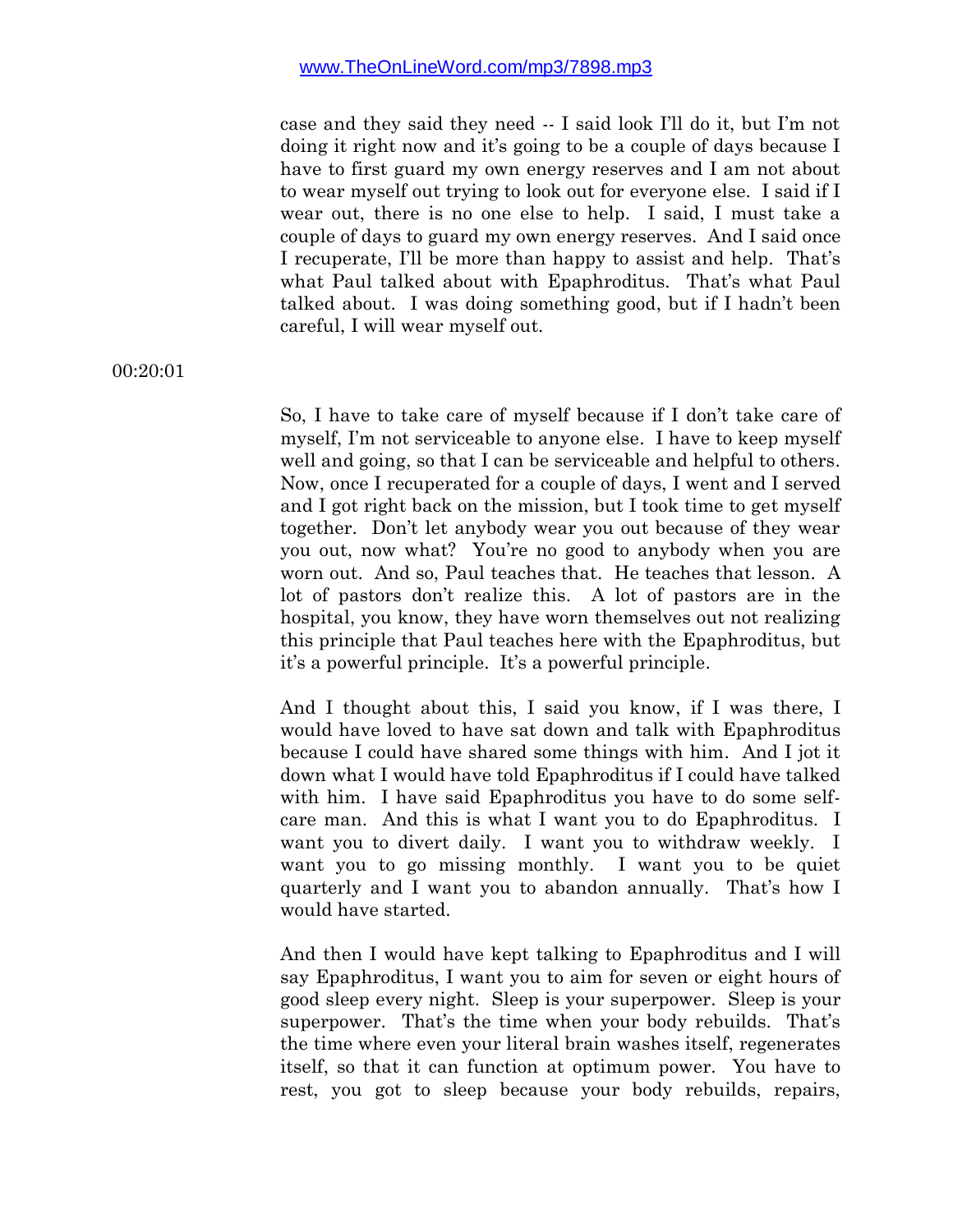restores, so that you can wake up, refreshed and full of energy to be able to go. Without sleep there is no energy. There's no vibrancy, there's no clarity of thought. You can't perform well.

I would have told Epaphroditus, you need to get seven or eight hours of good sleep so that you can do what you need to do. I would have told Epaphroditus you need to spend time in nature alone. I would have told Epaphroditus that you need to learn to say, "no." Don't over commit yourself. I would have told Epaphroditus that you need to learn to take deep breaths. I've learned to stand outside for a few moments every day and I do breathing exercises. You have to oxygenate the body. You have to oxygenate your blood. You have to breathe deep from your belly. It relaxes the body removes tension and then oxygenates the body and all your cells. Breathes deeply something healing in that, something healing in fresh air. One God's eight doctor is fresh air. Breathe deeply.

I would have Epaphroditus to sleep and sometimes, sleep and relax, rest. I would have told Epaphroditus to go get a massage, get in the hot tub or at least take a hot bath. I would have told Epaphroditus to do something fun. I would have told him to do something fun. Ivy(ph), if you have the video of the sliding board, I did something fund not too long ago. It was my daughter's birthday and we got a sliding board and all the kids came down and adult would come down and I decided to come down.

# [Video Playing]

I wanted to do something fun. I wanted to create a moment. I was the only adult to come down. But I realize that was the moment. I didn't want to have a moment regret the rest of my life. I wanted to seize that moment. I wanted to create a moment. Listen to what somebody says. Somebody says when we embrace childlike wonder and let ourselves be whimsical, we can feel lighter, more energized and more inspired. I was invigorating when I hit the bottom of that slide, I felt the life, I felt energy. I was having fun. I seized the moment. All the other adults were around looking but I was splashing and laughing. I would have told Epaphroditus to have some fun, have some fun Epaphroditus, have some fun, have some fun.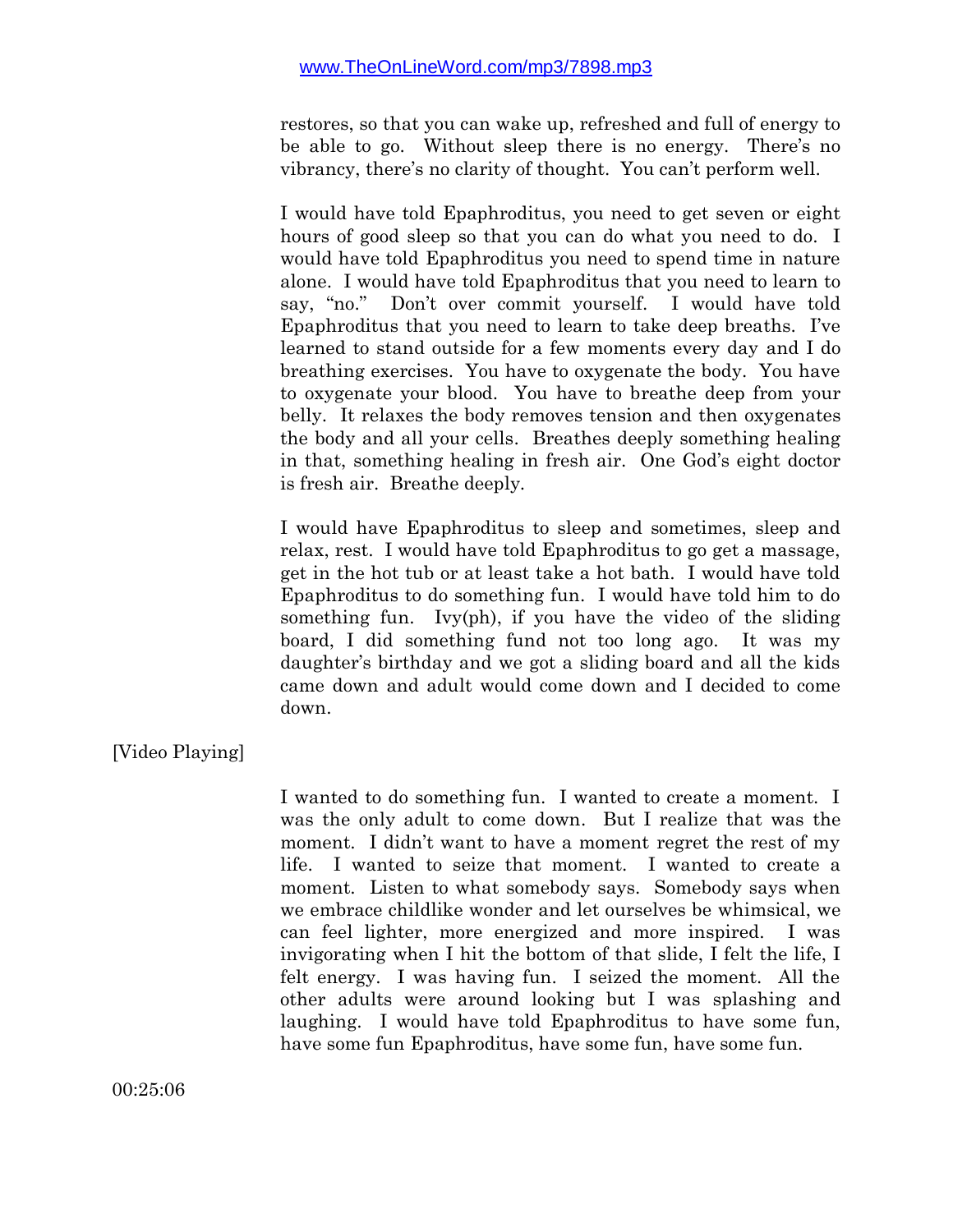I've got to stop, I'm out of time. I'm out of time, but we'll pick up -- I wasn't sure how many sessions I would need on each one of these subs, but I'm going to need more than today because I have a whole lot more to tell Epaphroditus.

I'm only talking to Epaphroditus here. You all are just listening here on what I would have shared with Epaphroditus. I just wish I could have been there to talk with my head so much to share with him, but next session we'll complete this but we're going to be sharing what the holy spirit said to me live healthier and then we'll share a live happier. We'll share live inspired and we'll share love more. Praise God. Give the Lord a hand for his word. Praise God. Thank you, Lord Jesus. Glory, Glory, Glory, Glory, Glory, Glory. Thank you. Lord Jesus. God is so good.

God is so good to us and he wants us to be full of life and energy and vitality and he wants us to be invigorating man and having fun in life to be able to do man. And so, that's why you know, I made a decision to just start having fun while I preach, just start having fun. I just wanted even disclaim(ph) for you've heard me say for the last few months, we're having so much fun. We are having so much fun. We are having so much fun. We are having so much fun. We are having so much fun. The gospel is fun because Jesus came and he freed us from our sins. He freed us from death. He freed us om from sickness and disease. He defeated the devil and we are having fun sharing the good news of that.

There is a lot of fun. There's a lot of fun. There's a lot of fun. There's a lot of fun. There's a lot of fun that I have the Holy Spirit living on the inside of me. That's a lot of fun. That's a lot of fun. That's a lot of fun. Did know that I'm a citizen of heaven right now. That's a lot of fun. There's a lot of fun. It's a lot of fun to know the joy has come. It's a lot of fun to know the love is gone. It's a lot of fun to know that grace has come. That's a lot of fun. That's a lot of fun and that's why you always hear me say we're having fun. We are having fun because we are. We having fun because we are. We're having fun because we are. Praise God, praise God. Amen. Amen. I have preached myself happy, Glory, Glory, Glory, Glory. Hallelujah. Glory, Glory, Glory, Glory.